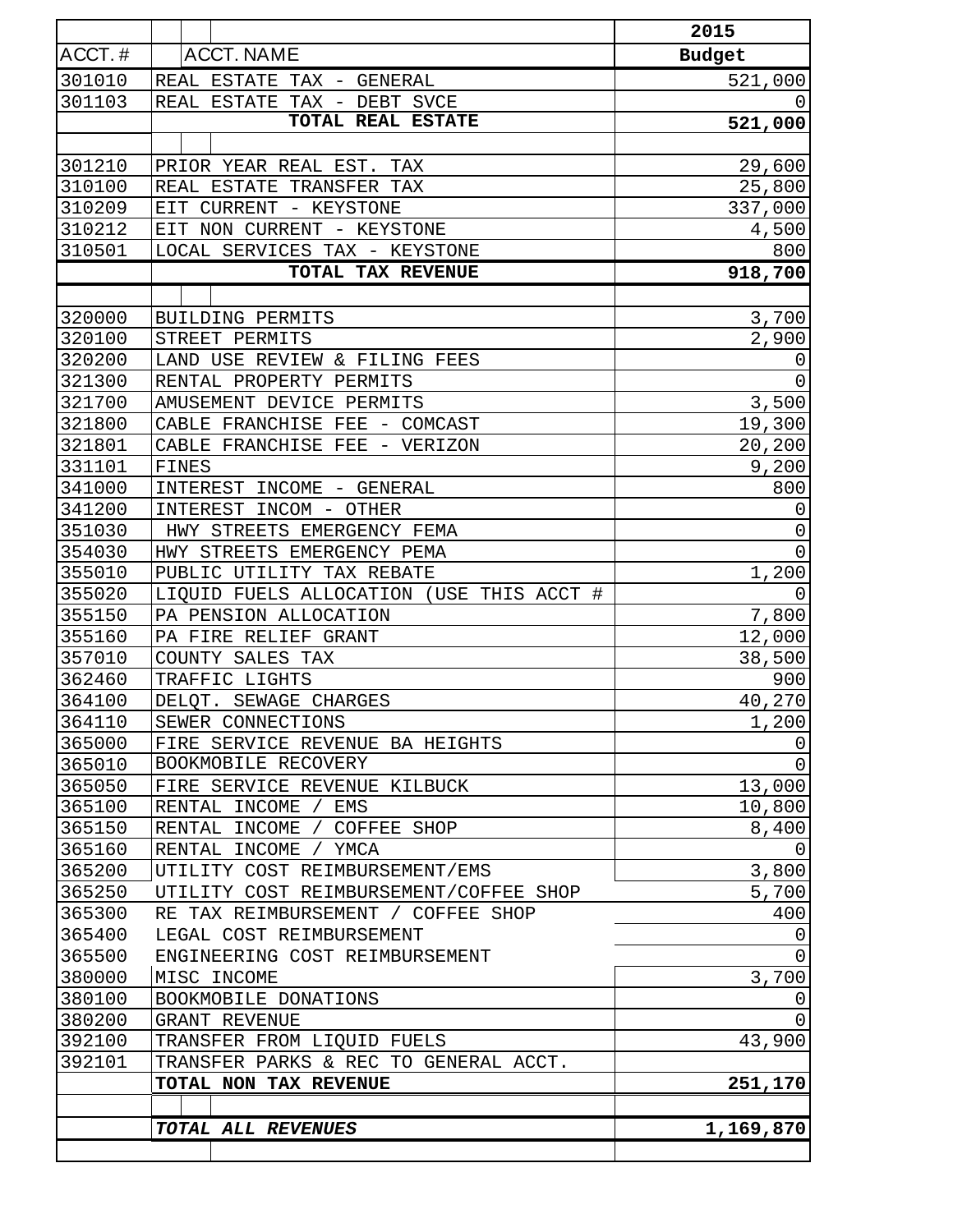|                 |                                            | 2015          |
|-----------------|--------------------------------------------|---------------|
| ACCT.#          | <b>ACCT. NAME</b>                          | <b>Budget</b> |
|                 |                                            |               |
| <b>EXPENSES</b> |                                            |               |
|                 | <b>ADMINISTRATION</b>                      |               |
| 401150          | / ADMINISTRATION<br>FICA                   | 3,800         |
| 401210          | OFFICE SUPPLIES/POSTAGE                    | 2,000         |
| 401211          | BUILDING INSPT / CODE ENFORCEMENT          | 7,500         |
| 401311          | <b>AUDITORS</b>                            | 7,000         |
| 401370          | COMPUTER PROGAM MAINT.                     | 1,300         |
| 401371          | COPIER LEASE                               | 2,200         |
| 401372          | PAYROLL SERVICE                            | 1,700         |
| 401420          | ASSOCIATION DUES                           | 2,300         |
| 401421          | COG SALES TAX ALLOTMENT                    | 300           |
| 401430          | HOLIDAYS / BEREAVEMENT                     | 3,200         |
| 401470          | <b>OTHER</b>                               | 4,000         |
| 401480          | OFFICE EQUIP / PURCHASE /<br>CONSULTING    | 2,200         |
| 402140          | SALARY-BOOKKEEPER                          | 14,600        |
| 404309          | SOLICITOR                                  | 20,300        |
| 404311          | OTHER LEGAL SERVICES                       | 800           |
| 404340          | LEGAL ADVERTISING                          | 3,000         |
| 405000          | SALARY - SECRETARY                         | 19,500        |
| 405140          | SALARY - OFFICE HELP                       | $\Omega$      |
| 408313          | BOROUGH ENGINEER                           | 42,000        |
| 408316          | OTHER ENGINEERING SERVICES                 | 7,000         |
| 408320          | ORDINANCE CODIFICATION PROJECT             | $\Omega$      |
| 414000          | JOINT COMPREHENSIVE PLAN /<br>PLANNING COL | 5,500         |
|                 | TOTAL ADMINISTRATION:                      | 150,200       |
|                 |                                            |               |
|                 |                                            |               |
|                 |                                            |               |
|                 | TAX COLLECTION                             |               |
| 403110          | REAL EST. COMM. (2.5%)                     | 13,025        |
| 403125          | DELO RE TAX COMMISSION (JTS)               | 2,500         |
| 403126          | LEGAL/OTHER FEE REIMB DELQ RE TAX          | 2,100         |
| 403170          | DELQ SEWAGE COMMISSION (JTS)               | 3,470         |
| 403171          | LEGAL/OTHER FEE REIMB DELO SEWAGE          | 2,100         |
| 403181          | LST COMMISSION - KEYSTONE                  | 0             |
| 403210          | SUPPLIES TAX OFFICE                        | 500           |
| 403220          | OTHER (MEMBERSHIPS / SEMINARS)             | 100           |
| 403221          | OTHER<br>(FEES / CHARGES)                  | 100           |
| 403310          | <b>BONDS</b>                               | 500           |
| 403451          | EIT COMMISSION - KEYSTONE (1.49%)          | 5,100         |
|                 | TOTAL COLLECTION COSTS:                    | 29,495        |
|                 |                                            |               |
|                 |                                            |               |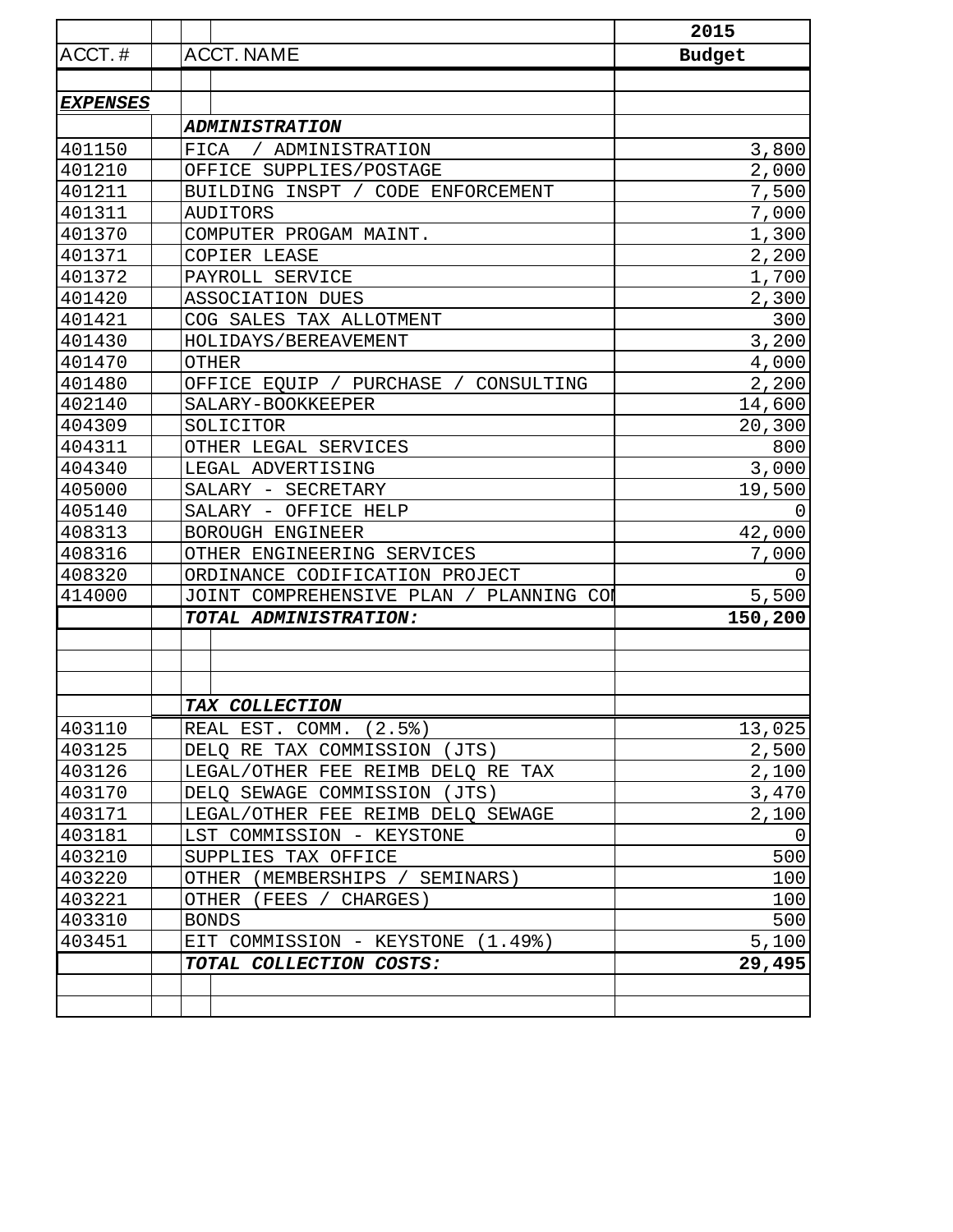|        |                                                     | 2015          |
|--------|-----------------------------------------------------|---------------|
| ACCT.# | <b>ACCT. NAME</b>                                   | <b>Budget</b> |
|        |                                                     |               |
|        | <b>BUILDING AND PROPERTY</b>                        |               |
| 409200 | MATERIALS & SUPPLIES/BORO HALL                      | 200           |
| 409321 | BORO HALL<br>TELEPHONE                              | 1,300         |
| 409360 | ELECTRIC<br>BORO HALL                               | 1,000         |
| 409361 | <b>ELECTRIC</b><br>NEW BLDG /<br>FIRE DEPT          | 3,600         |
| 409362 | <b>ELECTRIC</b><br>NEW<br><b>BLDG</b><br><b>EMS</b> | 1,800         |
| 409363 | <b>ELECTRIC</b><br>NEW BLDG<br><b>COFFEE</b>        | 3,200         |
| 409366 | WATER & SEWAGE<br>BORO HALL                         | 300           |
| 409367 | WATER & SEWAGE<br>NEW BLDG /<br>FIRE                | 500           |
| 409368 | WATER & SEWAGE<br>NEW BLDG<br><b>COFFEE</b>         | 500           |
| 409369 | GAS<br>NEW BLDG<br><b>COFFEE</b>                    | 2,000         |
| 409370 | GAS<br><b>BORO HALL</b>                             | 4,300         |
| 409371 | GAS<br>NEW BLDG<br>FIRE DEPT                        | 6,300         |
| 409372 | GAS<br>EMS<br>NEW BLDG                              | 2,000         |
| 409373 | MAINT & REP<br>BORO HALL & GARAGE                   | 6,500         |
| 409374 | & REP & SUPPLIES<br>NEW BLDG<br>MAINT               | 21,700        |
| 409375 | RE TAX NEW BLDG / COFFEE SHOP                       | 400           |
| 409440 | JANITOR SERVICES                                    | 4,800         |
| 430321 | TELEPHONE:<br><b>GARAGE</b>                         | 1,200         |
| 430361 | ELECTRIC:<br><b>GARAGE</b>                          | 1,100         |
| 430362 | GAS UTILITY:<br><b>GARAGE</b>                       | 2,600         |
| 430366 | WATER & SEWAGE:<br><b>GARAGE</b>                    | 300           |
|        | TOTAL BUILDING AND PROP.                            | 65,600        |
|        |                                                     |               |
|        | <b>PUBLIC SAFETY:</b><br><b>POLICE</b>              |               |
| 410160 | POLICE SERVICE CONTRACT                             | 252,000       |
| 410400 | COURT/HEARINGS                                      | 7,200         |
| 410470 | MISC. EXP.                                          | 500           |
|        | TOTAL PUB. SAFETY: POLICE                           | 259,700       |
|        |                                                     |               |
|        | <b>PUBLIC SAFETY:</b><br><i>FIRE</i>                |               |
| 411210 | BREATHING APPARATUS                                 | 12,000        |
| 411220 | FUEL & OIL                                          | 1,500         |
| 411221 | MATERIALS & SUPPLIES                                | 100           |
| 411260 | <b>BUNKER GEAR</b>                                  | 6,000         |
| 411320 | COMMUNICATIONS REPAIRS                              | 1,000         |
| 411330 | MAINTENANCE TO VEHICLES                             | 7,600         |
| 411740 | NEW EQUIPMENT                                       | 1,000         |
| 411750 | OTHER MTCE. & REPAIR                                | 6,000         |
| 411760 | TRANSFER TO FIRE SAVINGS                            | 10,000        |
|        | TOTAL PUB. SAFETY: FIRE                             | 45,200        |
|        |                                                     |               |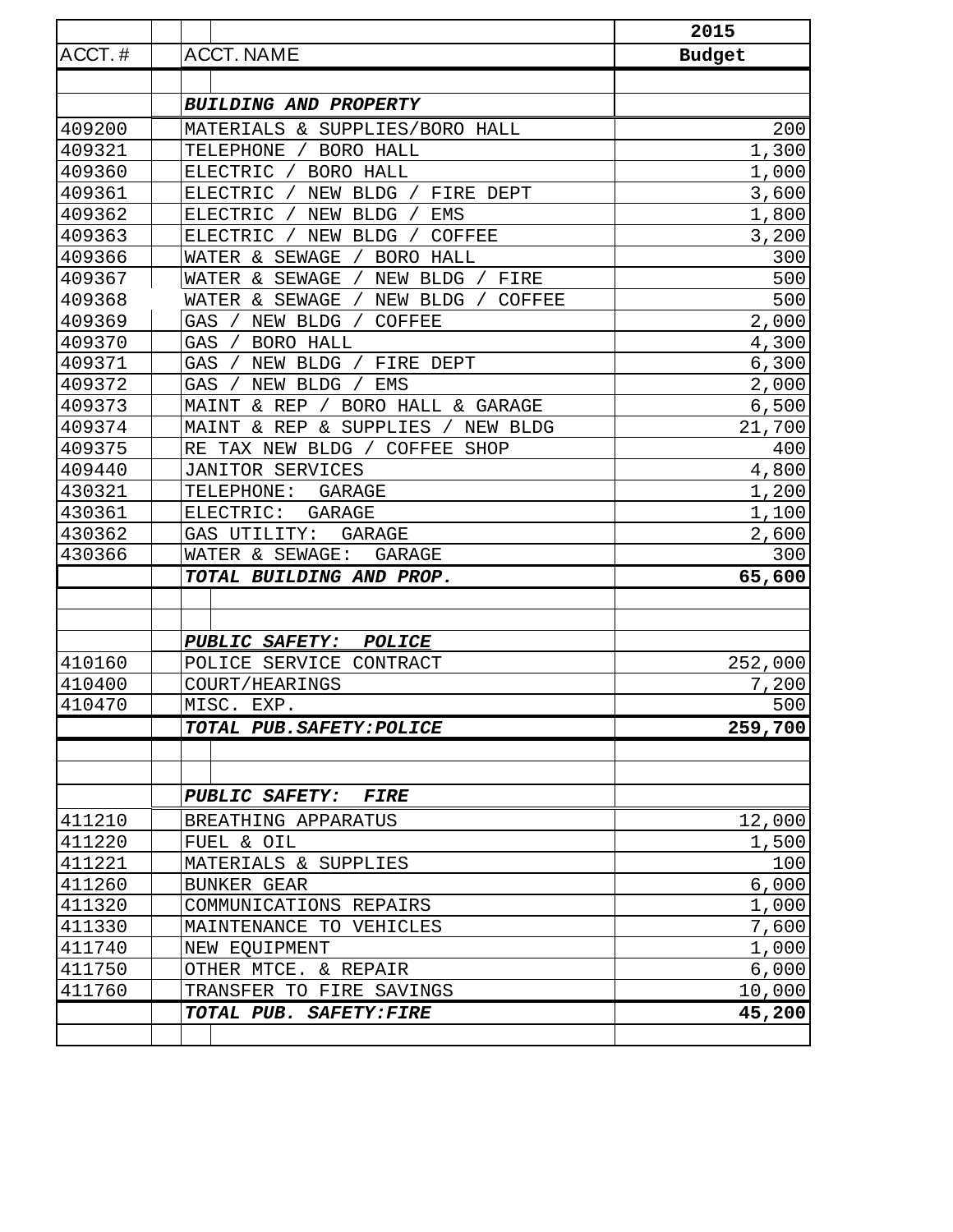|        |                                         | 2015          |
|--------|-----------------------------------------|---------------|
| ACCT.# | <b>ACCT. NAME</b>                       | <b>Budget</b> |
|        |                                         |               |
|        | PUBLIC SAFETY: SERVICES                 |               |
| 410210 | SUPPLIES                                | 0             |
| 410360 | TRAFFIC LIGHT OPERATION                 | 2,400         |
| 434000 | STREET LIGHTING                         | 32,800        |
| 448363 | HYDRANT RENTAL                          | 12,000        |
| 448370 | EMERGENCY WARNING SYSTEM                | 0             |
|        | TOTAL PUB. SAFETY: SERV                 | 47,200        |
|        |                                         |               |
|        |                                         |               |
|        |                                         |               |
|        | PUBLIC WORKS DEPARTMENT                 |               |
| 430130 | SALARY:<br>FOREMAN                      | 57,900        |
| 430140 | LABOR<br>SALARY:                        | 49,500        |
| 430161 | FICA / PUBLIC WORKS                     | 12,069        |
| 430183 | OVERTIME SALARY -FOREMAN                | 6,300         |
| 430184 | OVERTIME SALARY - LABOR                 | 5,400         |
| 430185 | OVERTIME SALARY - PART TIME             | 0             |
| 430186 | SICK DAY BUY BACK - FORMAN              | 750           |
| 430187 | SICK DAY BUY BACK - LABOR               | 750           |
| 430188 | LONGEVITY SALARY - FOREMAN              | 875           |
| 430189 | LONGEVITY SALARY - LABOR                | 475           |
| 430190 | PART TIME<br>SALARY:                    | 15,000        |
| 430191 | EMPLOYEE UNIFORMS                       | 800           |
| 430192 | MEAL ALLOWANCES                         | 300           |
| 430201 | MAT/SUPP/RENTS - MTCE                   | 2,600         |
| 430202 | ROAD SALT                               | 18,000        |
| 430204 | STREET SWEEPER                          | 500           |
| 430220 | GAS & OIL                               | 6,000         |
| 430250 | EOUIP. MAINTENANCE/REPAIR               | 10,000        |
| 430384 | VACTOR RENTAL / SEWER MTCE              | 2,000         |
| 430470 | MISC.                                   |               |
| 430702 | NEW EQUIPMENT                           | 3,000         |
| 455300 | TREE SERVICES                           | 1,000         |
| 486152 | STREET MEDICAL - TAXABLE FEDERAL        | 200           |
| 486153 | STREET MEDICAL                          | 27,000        |
| 486154 | MEDICAL DEDUCTABLE                      | $\Omega$      |
|        | TOTAL PUBLIC WORKS DEPT.:               | 220,419       |
|        |                                         |               |
|        |                                         |               |
|        | SEWER REMEDIATION & REPAIRS / ROAD REPA |               |
| 436000 | SEWER FLOW MONITORING                   | $\Omega$      |
| 436010 | SEWER INSPECTIONS                       | 20,000        |
| 436020 | SEWER REPAIR FUND                       | 28,000        |
| 436030 | CRACK SEALING OF ROADS                  | $\Omega$      |
| 436040 | STREET REPAIR                           | 154,000       |
|        | TOTAL R & R                             | 202,000       |
|        |                                         |               |
|        |                                         |               |
|        |                                         |               |